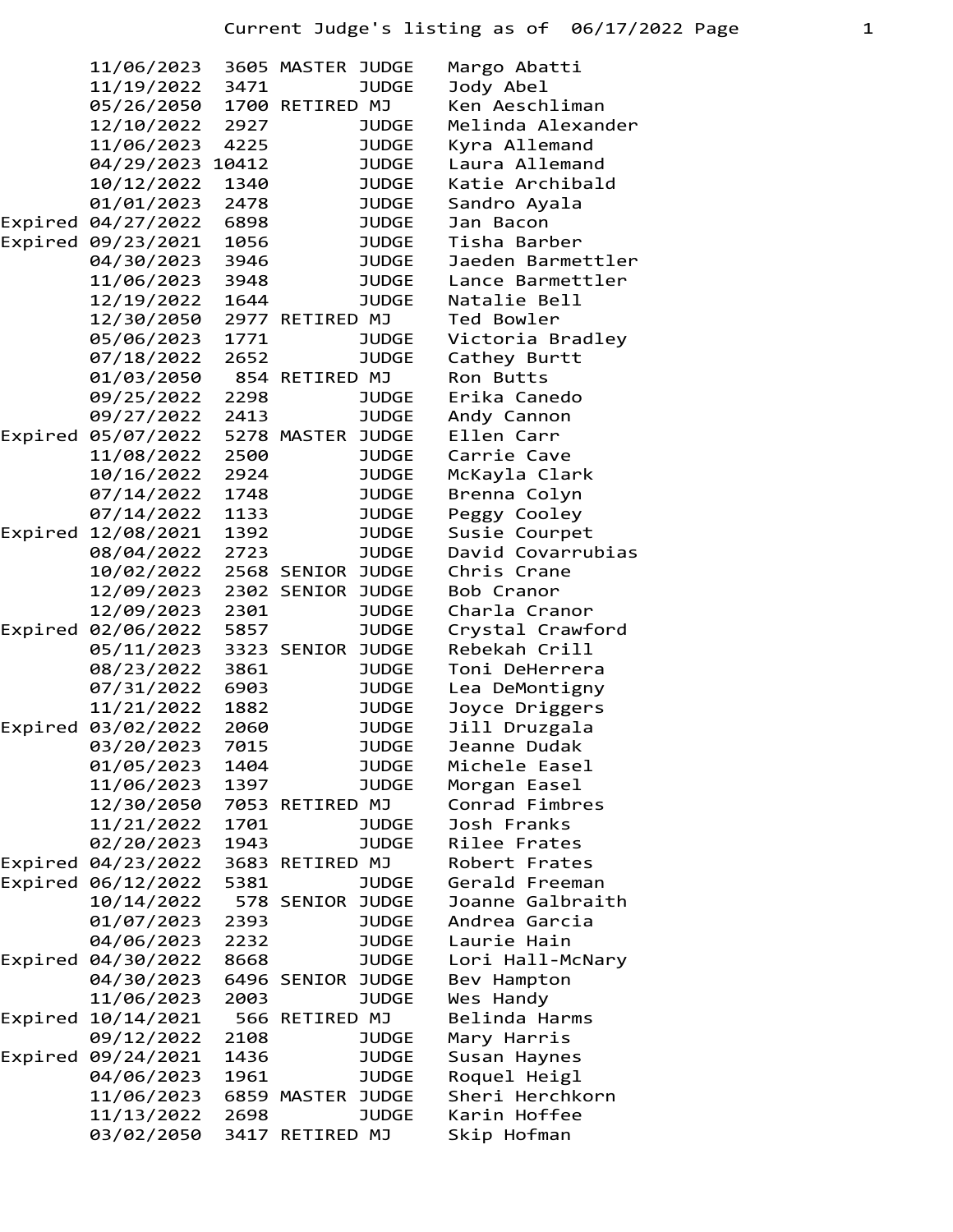|  | 03/10/2023<br>03/10/2023 | 2408 | 2002 MASTER JUDGE | <b>JUDGE</b> | Cherie Hohlbauch<br>Dale Hohlbauch |
|--|--------------------------|------|-------------------|--------------|------------------------------------|
|  | 07/12/2050<br>11/06/2023 | 2681 | 1635 RETIRED MJ   | <b>JUDGE</b> | Betty Jo Hohman<br>Marc Hughes     |
|  | 09/21/2022               | 5977 |                   | <b>JUDGE</b> | Chanter Johnson                    |
|  | 05/11/2023               | 3325 |                   | <b>JUDGE</b> | Rachel Kelman                      |
|  | 06/04/2023               | 3590 |                   | <b>JUDGE</b> | Sally Kimsey                       |
|  | Expired 11/14/2021       | 1966 |                   | <b>JUDGE</b> | Amber Krogh                        |
|  | 11/06/2023               |      | 5816 MASTER       | <b>JUDGE</b> | Andrew Krogh                       |
|  | 07/15/2022               | 5588 |                   | <b>JUDGE</b> | Carrie Krogh                       |
|  | 08/21/2022               | 3804 |                   | <b>JUDGE</b> | Jason Krogue                       |
|  | 08/21/2022               | 5279 |                   | <b>JUDGE</b> | Spring Krogue                      |
|  | 01/22/2023 10660         |      |                   | <b>JUDGE</b> | Gina La Rock                       |
|  | 01/22/2023               | 2040 |                   | <b>JUDGE</b> | Jon La Rock                        |
|  | Expired 11/14/2021       | 2762 |                   | <b>JUDGE</b> | Ed Leard                           |
|  | 07/16/2022               | 3751 |                   | <b>JUDGE</b> | Tara Ledbetter                     |
|  | 01/01/2025               |      | 2023 MASTER JUDGE |              | Lea Legnon                         |
|  | 11/06/2023               | 2609 |                   | <b>JUDGE</b> | Lorelei Lehman                     |
|  | 06/11/2023               | 1768 |                   | <b>JUDGE</b> | Dave Leighton                      |
|  | 06/11/2023               |      | 1337 SENIOR JUDGE |              | Virginia Leighton                  |
|  | 06/08/2050               |      | 6179 MASTER JUDGE |              | Timmi Lemen                        |
|  | 03/29/2023               | 3761 |                   | <b>JUDGE</b> | Shannon Lemons                     |
|  | Expired 04/14/2022       | 1301 |                   | <b>JUDGE</b> | Marina LeVine                      |
|  | 07/22/2050               | 3901 |                   | <b>JUDGE</b> | Cynthia Long                       |
|  | 07/22/2050               | 2956 |                   | <b>JUDGE</b> | Rick Long                          |
|  | 05/22/2023               | 3066 |                   | <b>JUDGE</b> | Robert Lyon                        |
|  | 11/09/2022               | 1267 |                   | <b>JUDGE</b> | Dan MacDonald                      |
|  | 11/01/2025               |      | 8749 MASTER JUDGE |              | Dianna Malley                      |
|  | 02/25/2023               | 2170 |                   | <b>JUDGE</b> | Joseph Manrique                    |
|  | 05/21/2023               |      | 6926 SENIOR JUDGE |              | Amanda Martin                      |
|  | Expired 08/14/2021       | 1553 |                   | <b>JUDGE</b> | Emma Martin                        |
|  | 04/23/2023               | 3430 |                   | <b>JUDGE</b> | Eric Martin                        |
|  | 04/23/2023               | 5623 |                   | <b>JUDGE</b> | Tiffany Martin                     |
|  | 02/19/2023               | 2165 |                   | <b>JUDGE</b> | Warren Martin                      |
|  | 10/14/2022               | 4531 |                   | <b>JUDGE</b> | Matthew Mazza                      |
|  | 06/05/2023               | 2649 |                   | <b>JUDGE</b> | Vicki McDaniel                     |
|  | 09/19/2022               | 3549 |                   | <b>JUDGE</b> | Josh McGuire                       |
|  | Expired 10/14/2021       | 2839 |                   | <b>JUDGE</b> | Nancy McIntyre                     |
|  | 11/06/2023               | 1331 |                   | <b>JUDGE</b> | Taylor Merrill                     |
|  | 06/02/2023               | 2106 |                   | <b>JUDGE</b> | Becky Mesedahl                     |
|  | Expired 09/18/2021       | 2361 |                   | <b>JUDGE</b> | Stevie Mesler                      |
|  | Expired 11/07/2021       | 1780 |                   | <b>JUDGE</b> | Lyndsey Moe                        |
|  | 10/30/2022               | 3089 |                   | <b>JUDGE</b> | Sandy Morales                      |
|  | 04/10/2023               | 3659 |                   | <b>JUDGE</b> | Holly Morris                       |
|  | 11/06/2023               | 3801 |                   | <b>JUDGE</b> | Jim Nessen                         |
|  | 11/06/2023               | 4066 |                   | <b>JUDGE</b> | Marnie Nessen                      |
|  | Expired 05/06/2022       |      | 1507 SENIOR JUDGE |              | Shelly Njirich                     |
|  | Expired 03/28/2022       |      | 507 MASTER        | <b>JUDGE</b> | Rodger Odom                        |
|  | 06/13/2023               | 2853 |                   | <b>JUDGE</b> | Sara Ogren                         |
|  | 09/27/2022               | 1894 |                   | <b>JUDGE</b> | Morgan Ohlund                      |
|  | 05/12/2023               |      | 2757 SENIOR JUDGE |              | Judy Orlando                       |
|  | Expired 10/21/2021       | 2133 |                   | <b>JUDGE</b> | Lisa Pace                          |
|  | 12/15/2022               | 5860 |                   | <b>JUDGE</b> | Claudia Payne                      |
|  | 12/15/2022               | 5859 |                   | <b>JUDGE</b> | Todd Payne                         |
|  | 11/07/2022 10719         |      |                   | <b>JUDGE</b> | Kelly Pearson                      |
|  | 10/12/2022               |      | 1348 SENIOR JUDGE |              | Sonja Peery                        |
|  |                          |      |                   |              |                                    |